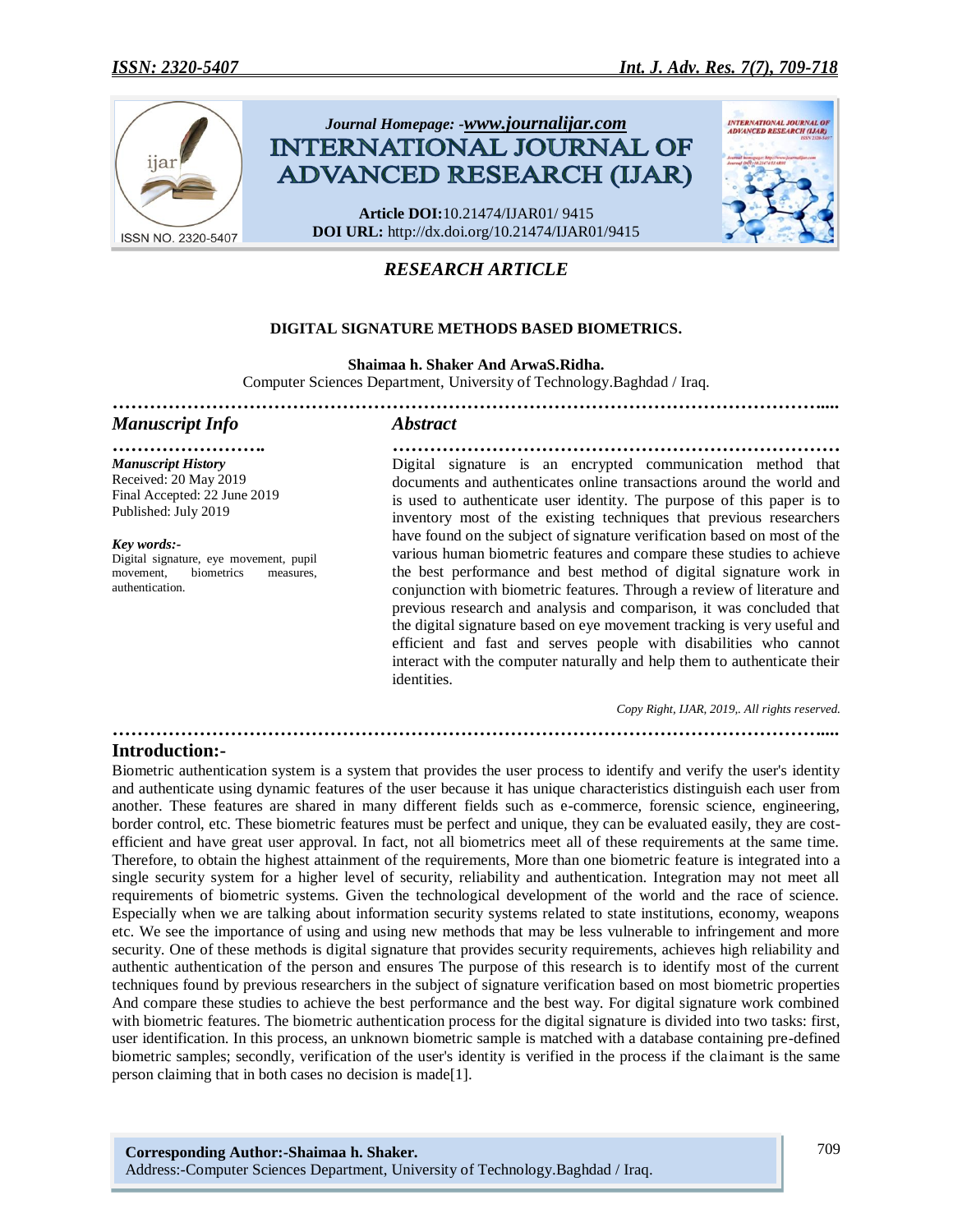Biometric features are divided into several categories such as fingerprint recognition, voice recognition, iris, pupil, ear, tongue, DNA and other biometric systems. However, many individual biometric systems have been violated, such as fingerprint and iris, so we consider it necessary to use Another method is safer and less vulnerable to violation than previous methods As a result, digital signature work relies on eye tracking technology, making images or coatings through eye movement more effective than previous methods and gives better results in terms of safety, reliability and authentication [2].

#### **Biometric Digital Signatures [4]:**

A specific type of sensor or device system are needed by the majority of biological data identifiers for securing and controlling the identity of individuals. Each individual has inadequate biological measurements, in the case when the biological data is inadvertently accessed or exposed, the identity related to the individual with the exposed biological measurements cannot be utilized for the purpose of validation once more. For addressing such issue, some cancellation approaches were presented. Among the various biometric approaches, signature is considered to be only reversible from the deception perspective, in the case when the signature form is recognized and exposed, the issue could be handled via changing the form, in such systems which challenge aspect in autorun signature authentication is necessity for obtaining obtain results of high-resolution for the purpose of avoiding refusal or wrong authorization. While the signature verification system decide if the specified signature belong to the individual claiming such signature-based authentication cannot be static (digital signature only available) or dynamic (signatures are obtained via a drawing board or sensitive to the pen the computer display is A biometric feature has been established as program of engine control, executed via nervous system, left on writing surface via hand-writing device, thus the verification as well as signature recognition is of high importance. The devices of signature verification are precise in process and clearly provide applications for applications where the signature is acceptable and the handwritten signature is the most efficient biometric approach to identify persons, also the most widely accepted and sometimes the simple written signature is used as a way to assert the identification in addition to permitting access to the system. However, signatures are considered to be variable and complex to distinguish, subject to fraud as well as to abuse, and technological issues represented via signature verification Automatic task, the following fig (5) shows the flowchart of a Signature Verification System.



**Figure 1:-**Flowchart of a Signature Verification System.

#### **Biometric Measures:**

Biometric systems can be defined as a technology that is progressing, also they were utilized in various commercial and official identification applications. Biometric technique is mainly a pattern recognition system that make personal identification decision via deciding the authority regarding particular behavioral or physiological traits.

There is drawbacks and advantages in all biometric technologies, choosing a biometric measure is done based on particular application. It unexpected that single biometric trait is going to effectively achieve all the requirements of applications (cost, practicality and precision). Some biometric features were used for various applications for the purpose of obtaining more efficient results, Fig (1) show a mechanism or scheme that is applicable on the biometric of individuals [4].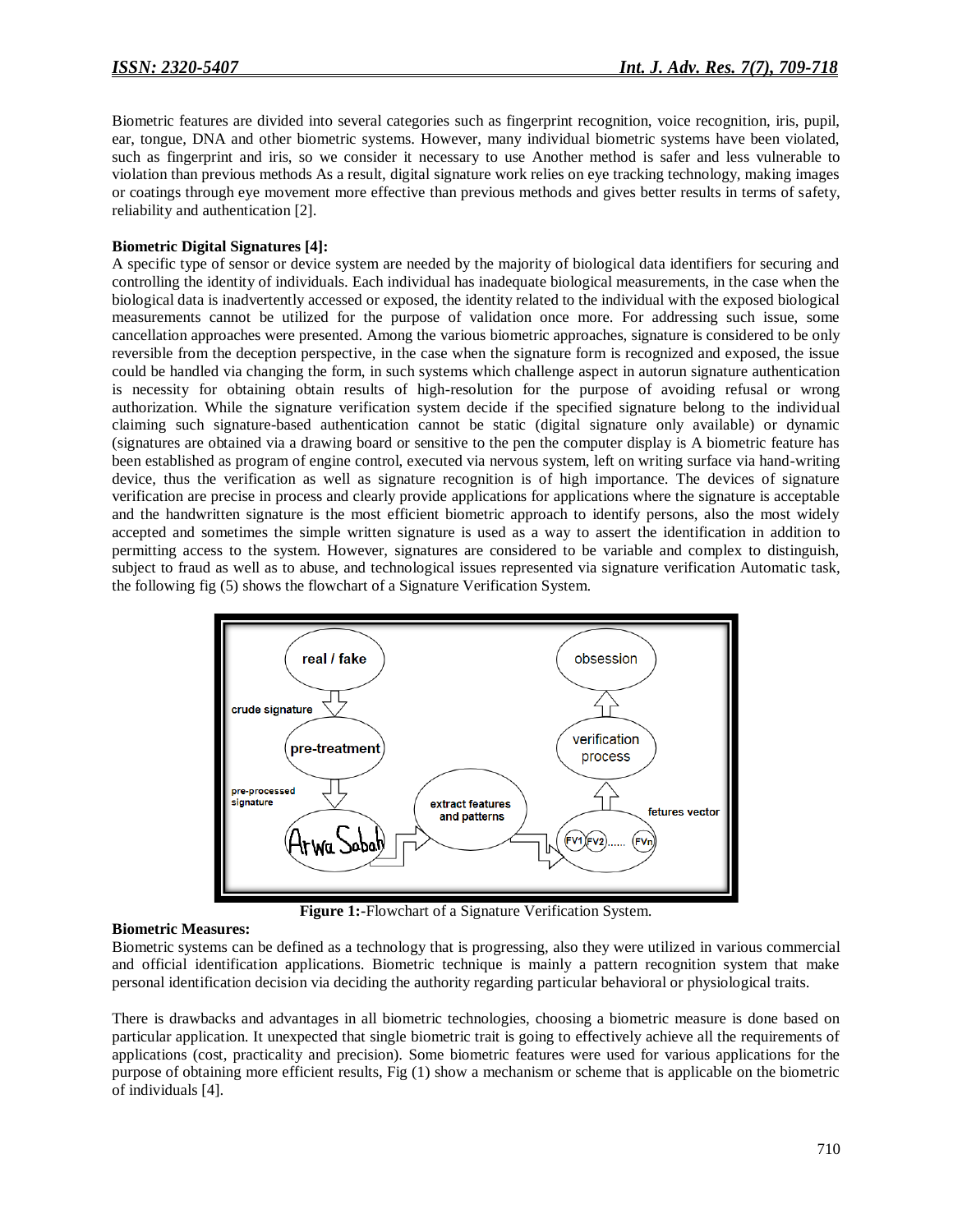

**Figure 2:-**Framework of human biometric system.

A lot of biometric measurements were discovered, and now we will briefly discuss some of the most important biometric features:

## **Hand geometry** [4]:

This feature is considered as biological measure which utilizes the geometrical shape that is related to the hand with the shape of the hand, the width of the fingers, the palm's size and lengths [1] to verify the identity of the user. These biometrics provide optimum balance in the performance characteristics, also they could be used easily. In contrast, hand engineering is affected by several things such as dry wind, dry skin, deformities and changes in the hand. Furthermore, the information related to hand geometry could not be constant throughout the growth of children until youth, the ornaments of the individual could indicate additional issues when extracting the precise information of hand geometry.



#### **Iris of the eye**[4]:

Iris can be defined as the eye's area, it is surrounded via pupil and solid (white eye) on the two sides, the development regarding the iris patterns following 6 months of birth, they become stable after 1 year. Then, patterns will not change anymore. The issue of iris have extremely important information and it is of high importance in personal recognition; the iris strength is extremely difficult to manipulate surgically. Even though that the previous iris-based identification systems were expensive and need large participation of users, the novel approaches are more cost-efficient and affordable.

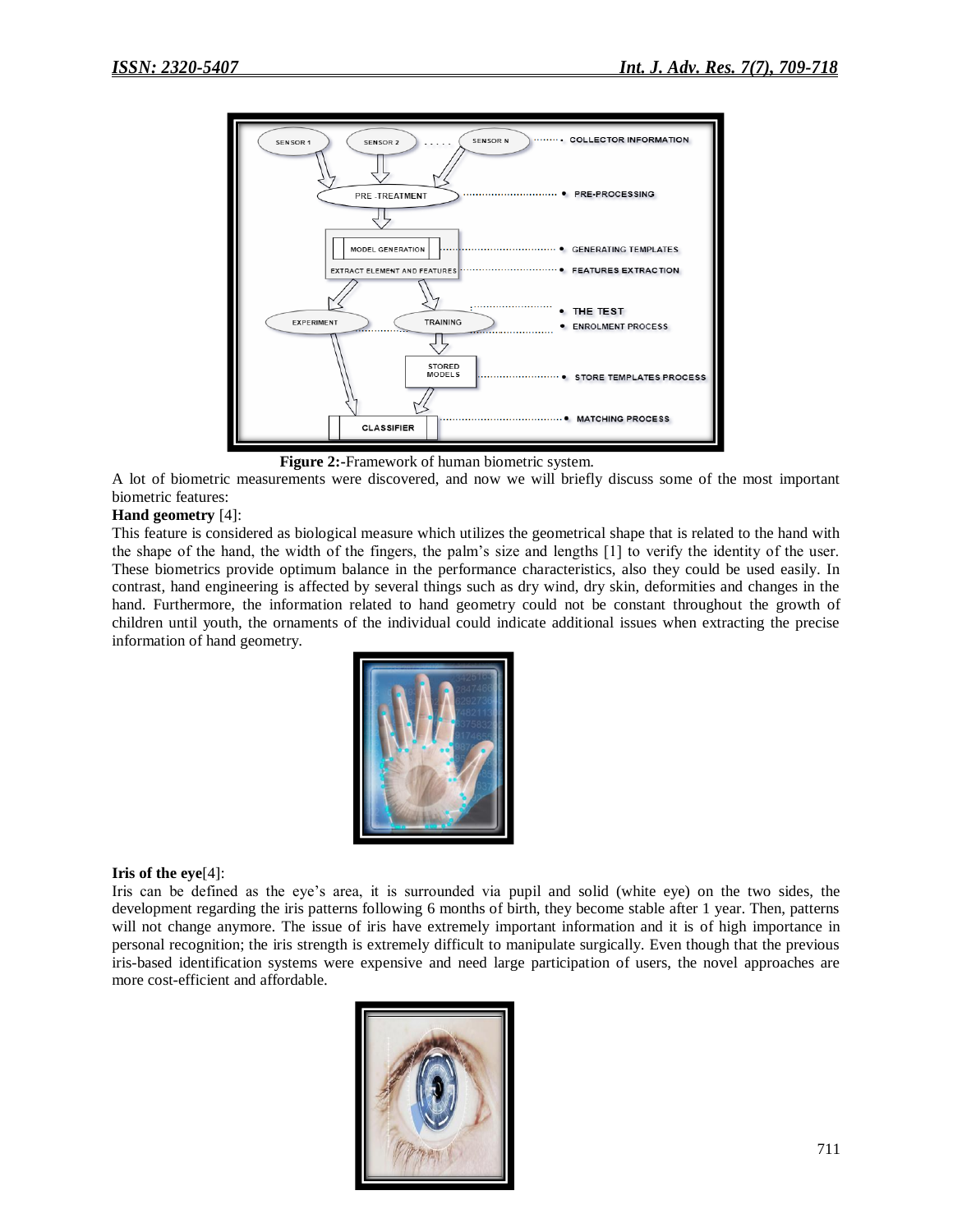### **Fingerprint[4]:-**

One of the major biometrics used for identifying the users and verifying their identity is fingerprints, the characteristics of fingerprints remain fixed and unique throughout the life of any person has been used by the human identification for several decades, but on the other hand, they are affected by any abnormalities or injuries can affect the fingers such as burns, Wounds and amputations as well as any insulating material may affect fingerprints.



#### **Face**[4]:

One of the main biometric features related to identifying individuals is facial images. The identity of the person is automatically identified from a digital photo, providing constant authentication of the person's identity by identifying facial properties (chin, eyebrows, lips, eyelid, eyes, and nose). Of the advantages associated with it is directly linked to security, but any change the features of the face or hide all or part of the face affects the process of identifying the person.



#### **Voice**[4]:

This features is considered as a combination of behavioral and physical biometrics. Sound is converted to text where the voice features of the individual depend on size and shape (lips, mouth, voice, and nose) which are utilized for synthesizing the sound. Such properties are fixed for the individual, but the behavioral part of the speech of the individual will be changing with time because of age, emotional state, health conditions (colds), and sound are also not very distinctive and may not be suitable for broad identification.



#### **Retina[4]:**

Retinal-based biometrics incorporate the vascular coating found in the back of the eye. This technique involves the use of a light source of high-intensity via light coupler for scanning distinctive retinal patterns. It can be completely accurate examination of the retina, but it requires the user to look and concentrate on particular point. This cannot be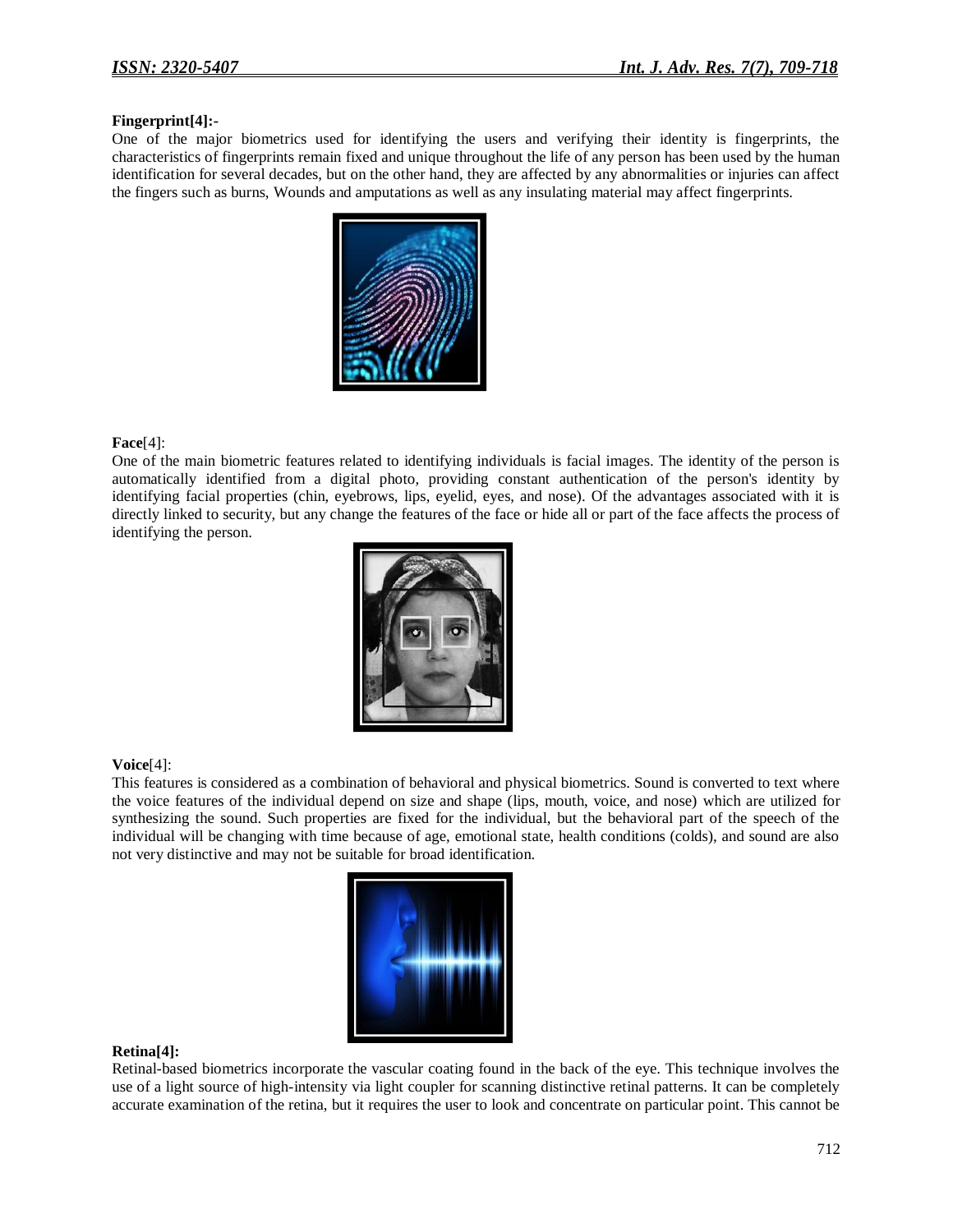achieved if glasses are used or concerned on close connection to reading device. Also, Retina scanning is unacceptable by all users.



**Keyboard (behavioral biometric)[4]:** There is an assumption that there is a distinctive approach each individual use when typing on the keyboard. Such behavioral biometrics are unexpected to be distinctive to each person but are unexpected to offer adequate discriminatory information for permitting verifying the identity. The dynamics of compression keys are dynamic behavior scale and there are enormous differences in the typical writing patterns.



#### **Sclera**[4]**:**

Identifying a sclera one important features are protected very eye part, it is very difficult to spoof. Can identify someone by patterns in sclera container because it has these patterns with a high degree of randomness and this makes it ideal for personal identity also remains constant patterns throughout the life of the person. You can integrate this feature easily with dynamic measurements of the iris.



#### **i- Saccades**[3]**:**

Saccades are important as a biometric data exporter, it is the fastest eye movements carried out by people, almost durations are approximately  $(0.1 \text{ to } 0.4)$  in the second, there is a high capacity saccade and low amplitude saccade, is used in general medicine as well as useful and very important in operations such as identity verification and identification of the user.

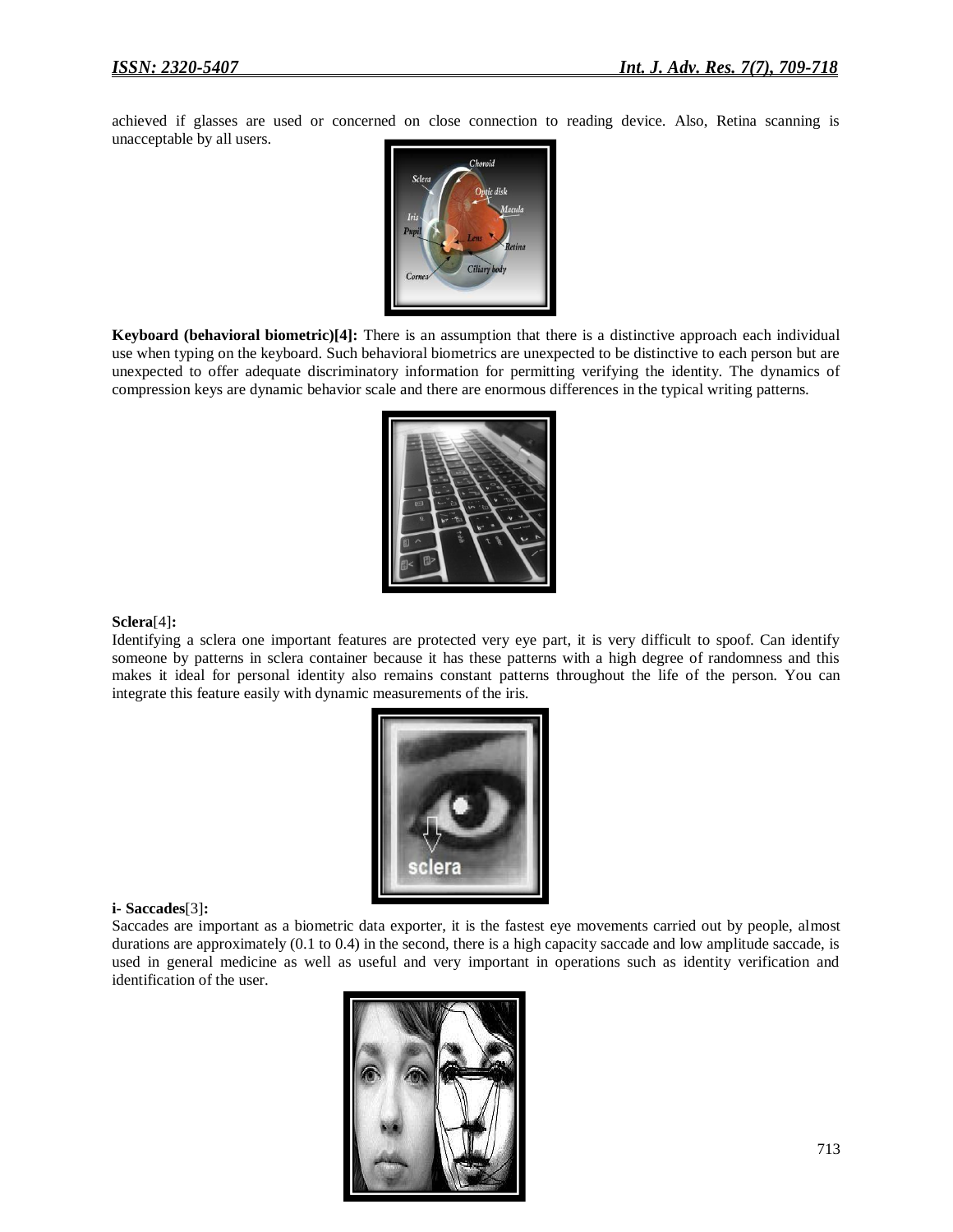### **Eye movement tracking system:**

In order to determine the eye movement of a specific object, you must first determine the object's head and then identify the face of the object and finally enter the details of the face and identify the object's eye, Individuals move their eyes for the purpose of bringing an image of an object onto fovea.[1].



**Figure 3:-**human face detection and eye movement.

As soon as the object's image is stabilized on retina, one can extract the information. Such movements could be recorded via the device (Eye-tracker). For the purpose of estimating the gaze's direction, eye-tracker utilize infrared light emitter and video image analysis regarding the center of the pupil and reflections from cornea. [1]



**Figure 4:-**Eye movement tracking of human eyes.

Eye-tracker can be defined as a device that record the movements of the eye. For the purpose of estimating the direction of view, the eye tracker utilize infrared light emitter; analyzing the video images regarding the center of the pupil, as well as the eye's reflections. Cornea. Previous research has shown strong evidence of the relationship between basic cognitive process, visual attention and eye movement. As in the eye, the diameter of the pupil is not constant but fluctuates around a specific value. These systems are unique and unique. of biometrics. These systems use video imaging for detecting the eye's position. As a result, there is the possibility of incorporating such biometrics into a single eye-based system. These systems can also be integrated with recognition systems, although eye tracking devices are expensive, that the cost of technology is lower. This gives the possibility of using eye tracking standards with other biometrics [1].

In order to trace the human eye, it must pass through several stages such as:

- 1. Object detection
- 2. Head detection
- 3. Face detection
- 4. Eye detection [10].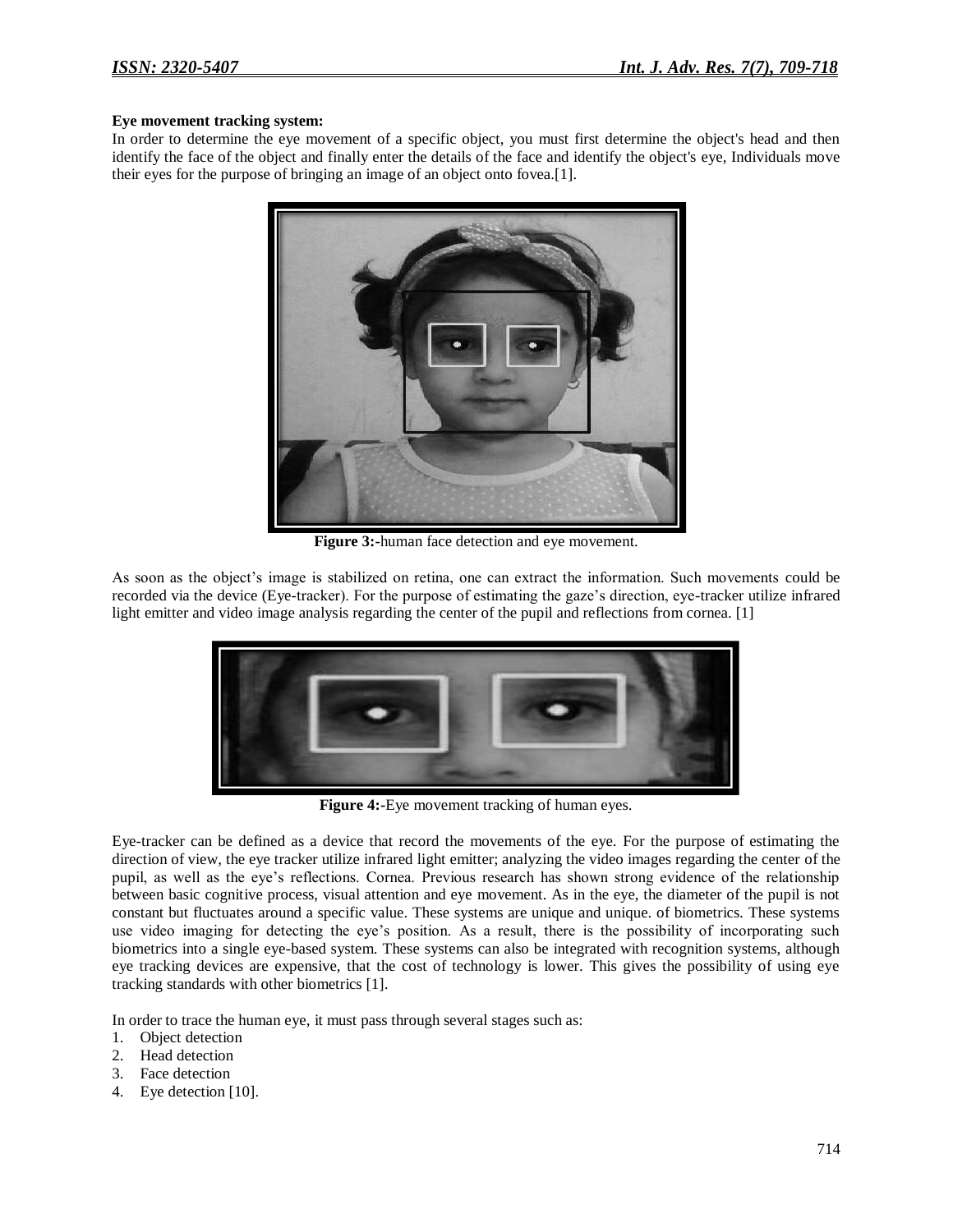

**Figure 5:-**Eye movement tracking system.

#### **Related work:**

This paper examines security systems and digital signature systems that rely on most of the different biometric features developed by different researchers according to their experience. The following paragraph shows the most important previous published studies related to the purpose of this research.

- 1. The Romans, Canon, André, and pasi introduced ways to use eye movements as dynamic measurements. More than one feature is integrated. The potential related to the eye data movement for biometric intentions has been examined. The optimum dynamic feature has been the size of Delta pupil (60%). Time is interesting and interesting, that the size of the student himself provides a somewhat weaker discrimination (40%). Combining various peripheral features provided only an enhancement in the precision of identification, the results have indicated that there is discrimination in the movement of the eye [1].
- 2. Carlos, Francisco, and Rogelio (2017) present "scan-path comparison" A method is used to compare the scan path to authenticate people by their eye movement, then their eye movements are recorded using an eye tracking device and a PIN is drawn on the screen. theeyenalysis algorithm was used to measure the similarity of the scan paths by calculating the distance in pixels per point on the path.[2].
- 3. Daniel, M. Angela and john presented a Study on the use of eye tracking as a data collection tool, also an overview related to the data of eye movement that could be collected, what it can add to the present HCI study and what is involved in analyzing. Furthermore, this approach have the ability of providing useful objective data on the impact of visual design on human performance.[6].
- 4. Srikanta ,Umapada and Michael (2014) present " signature-based biometric authentication",These researchers provided detailed and accurate research on signature-based biometric authentication. This study included several areas such as the automatic signature verification system, the concept of biometric system, the concept of signature verification and automatic verification of signature, which is a very interesting field in scientific terms. For continuous signature and renewables along with improved security Among all the vital features, longer signature verification work is very important in the field of biometric measurements.[4].
- 5. Justin, Kenrick and Bogdan (2011) present method of "EyeDent System" This system is an improvement to the current authentication systems that depend on eye tracking technology that requires pressure on the operator by the person in case of looking at any code on the screen. Instead, EyeDent method automatically assembles the gaze points to select the object chosen by the person; this technique is useful because there is no visible trigger where it does not detect how many symbols exists in the password and it allows the person to authenticate as quickly as he chooses, instead of the specified time In advance.[5].
- 6. Andreas and Rejean(2016) presentedA system to verify the signature based on the interaction between the user and his movements using smart devices such as the use of pen or thumb movement by analyzing these movements using the kinematic theory of rapid human movement by direct comparison of the elementary neuromuscular strokes which are detected in the handwriting.[7].
- 7. Yousef,Keivan, A Motie and Mohammad presented a method for estimating elasticity and viscoelasticity characteristics of the muscles and tendons of hand human, In addition, the NMC model was used to describe the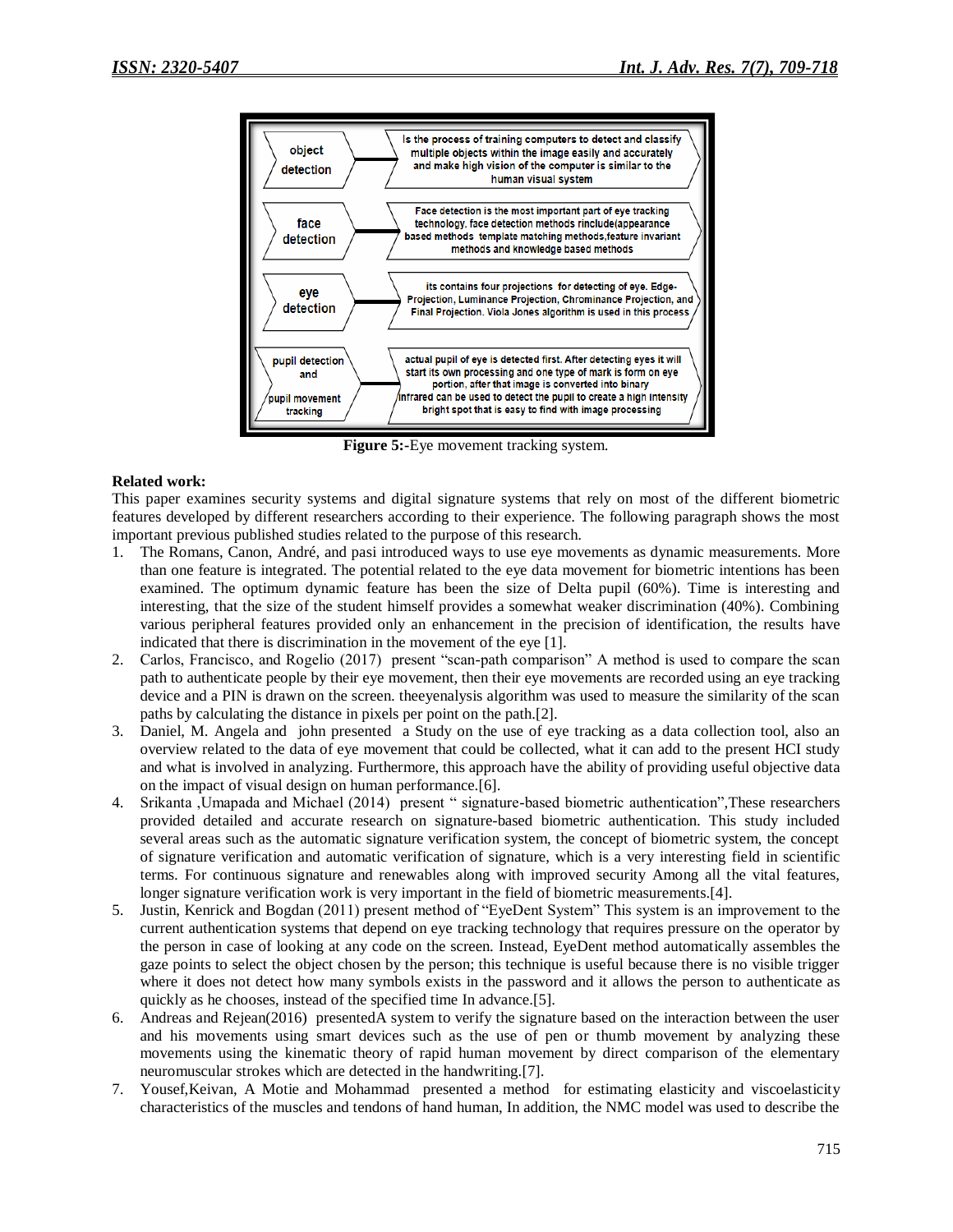dynamics of the human joint (the human finger) , the parts has been description by a frequency field which used by the frequency response function (FRF),the index finger of the right hand was presented and the angles between the finger knuckles were collected by data collection glove and the location of digital pen tip on sensitive pad is stored in computerThis approach has been applied on 30 right-hand persons. This method has been used to complement the techniques of signature verification by focusing on the person's physiological muscles during the signature.[8].

- 8. Alexander, Martin and Heinrich (2009) present "Eye-PassShapestechnique", Eye-PassShapes extends and develops two authentication approaches via combining them, EyePIN andPassShapes. EyePIN is focused on security instead of usability.The user's PIN is still the token of authentication, and the security is improved when the input method is changed. Rather than inserting numbers, an eye movement is performed by the the user representing the associated digits. In PassShape the users must paint shapes (that consist of strokes) in a certain order, this method increase memorability but doesn't improve security in comparison with PIN or password entry, Eye-PassShapes can be considered simpler to be detected than the exact location of the user's look and can work with cheap devices. [9].
- 9. Kunal ,kiran and Mrs.sunitajadhav present " eye task"system, A human computer interaction system designed for people with severe disabilities and those with different spinal injuries who can only control their eyes. This system makes them able to communicate with the computer and make decisions using their eyes.[10].

#### **Comparison between Biometric Approachs:**

This section provides some details about some studies and previous work related to security systems and digital signature systems based on different biometric features as shown in Table [1].

| Researcher                                  | year | <b>Method</b>                                  | <b>Pros and Cons</b>                                                                                                                                                                                                                                                                                                                                                                                                                                                                                                                                                           |
|---------------------------------------------|------|------------------------------------------------|--------------------------------------------------------------------------------------------------------------------------------------------------------------------------------------------------------------------------------------------------------------------------------------------------------------------------------------------------------------------------------------------------------------------------------------------------------------------------------------------------------------------------------------------------------------------------------|
| name                                        |      | (technique)                                    |                                                                                                                                                                                                                                                                                                                                                                                                                                                                                                                                                                                |
| Daniel, M. Angela and<br>John. $[6]$ .      | 2002 | Eye tracking as<br>a data collection<br>tool.  | -The close relation between the data of eye tracking and<br>the subjective reports provides certain substance to our<br>argument that there should be mutual dependence on<br>objective and subjective measures in HCI evaluation<br>approaches.<br>-The results showed a relationship between GSR and eye                                                                                                                                                                                                                                                                     |
| Roman, kinnunen, Andrei<br>and pasi [1].    | 2005 | Eye<br>movement<br>biometric<br>as<br>features | movements.<br><b>PCA</b><br>Method features<br><b>FFT</b><br><b>FFT</b><br>$+{\rm PCA}$<br>42<br>Pupil +velocity<br>42<br>42<br>Pupil +distance<br>90<br>90<br>90<br>Pupil+<br>92<br>88<br>92<br>velocity+distance                                                                                                                                                                                                                                                                                                                                                             |
| Alexander,<br>Martin<br>and<br>Heinrich [9] | 2009 | Eye-PassShapes<br>technique                    | -EyePassShapes have higher security than the PassShapes.<br>-EyePassShapes can be considered slower than the<br>standard PIN-entry.<br>-EyePassShapes is considered to be simpler to utilize than<br>EyePIN.<br>-EyePassShapes is considered to be faster than EyePIN.<br>-PassShapes utilizing EyePassShapes are as memorable as<br>PassShapes utilizing touchpad.<br>-EyePassShapes have higher security the than standard<br>PIN-entry.<br>-PassShapes utilizing EyePassShapes with the repeated<br>input strategy is considered to be simpler to remember<br>than without. |
| Justein, kenrick and Bogdan<br>$[5]$        | 2011 | Eyedent system.                                | -Enhance the authentication process<br>individual errors such as an alternate<br>by allowing<br>character or a inserted or missing character.                                                                                                                                                                                                                                                                                                                                                                                                                                  |

**Table 1:-**List of most references and studies provided to strengthen security systems and digital signature systems based on biometric features and the processes of improvement and development achieved.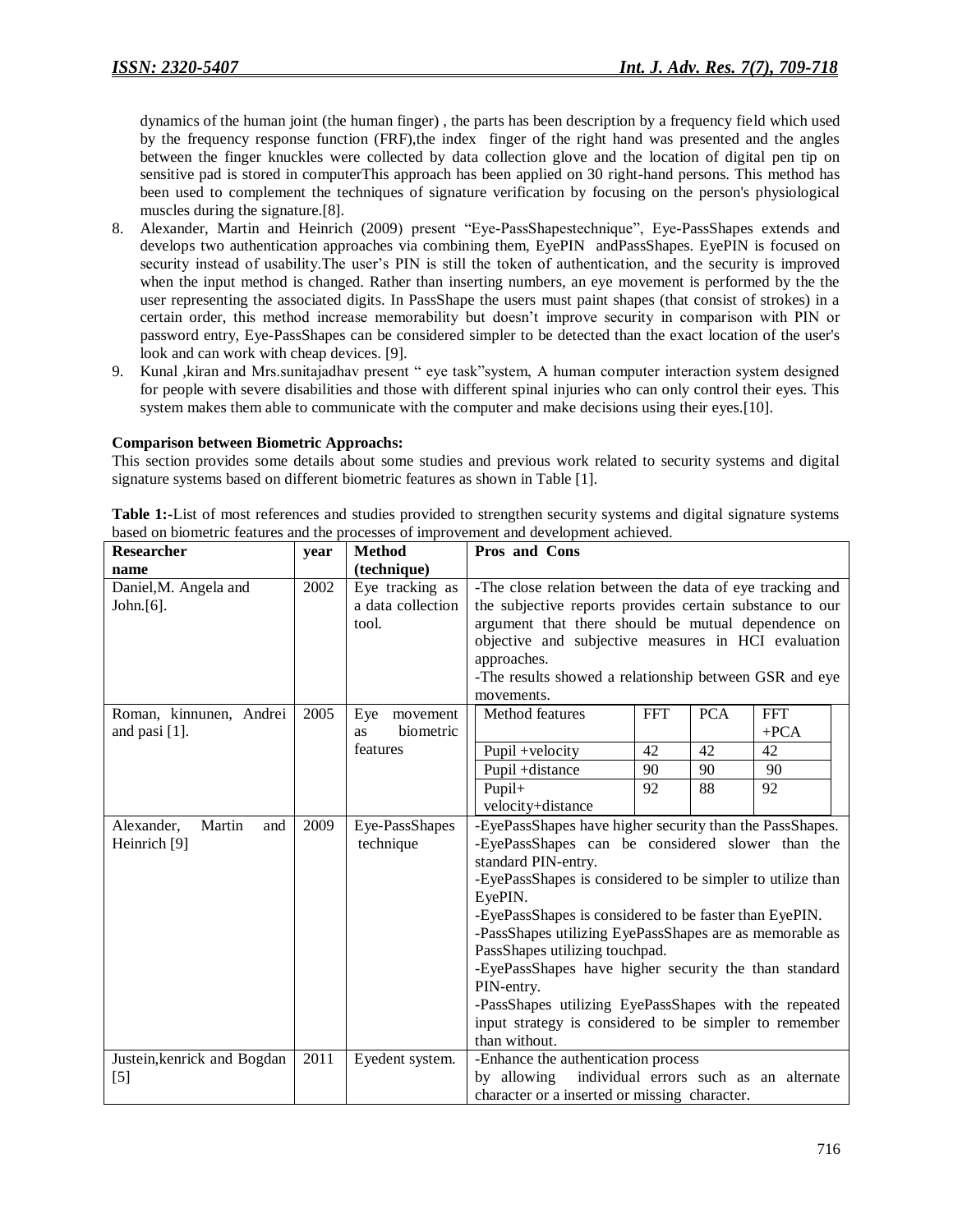| Srikanta, Umapada<br>and     | 2014 | automatic        | -Authentication can be achieved                              |
|------------------------------|------|------------------|--------------------------------------------------------------|
| Michael <sup>[4]</sup>       |      | signature        | without a sensor                                             |
|                              |      | verification     | -Make a high effort to resolve the problem of                |
|                              |      | system           | authentication.                                              |
|                              |      |                  | -The signature authentication system could have high         |
|                              |      |                  | level of accuracy similar to other biometric systems.        |
| Andreas and Rejean.[7].      | 2016 | kinematic        | -The model quality and performance verification are          |
|                              |      | theory of rapid  | promising for the improvement of data sets.                  |
|                              |      | human            | -improve the overall quality of the extracted strokes from   |
|                              |      | movements        | a neuromuscular perspective not only the SNR.                |
| Francisco,<br>Carlos,<br>and | 2017 | Eyenalysis       | -Get the best results for people who                         |
| Rogelio.[2].                 |      | algorithm        | have already been trained.                                   |
|                              |      |                  | -Obtain an average acceptance rate of                        |
|                              |      |                  | 80%                                                          |
|                              |      |                  | -The low error rate of 25%                                   |
| Yousef, Keivan, A Motie      | 2017 | Physiology<br>of | - from 30 right-hand persons, that of each individual 5 real |
| and Mohammad.[8].            |      | hand and tendon  | signature and some ordinary fake to counterfeit genuine      |
|                              |      | muscles ,NMC     | signature                                                    |
|                              |      | model            | - 93.4% fake signatures could have been recognized from      |
|                              |      |                  | real. and only 6.6% could not have been detected. For        |
|                              |      |                  | verification, we used 5-fold cross-validation, with mean of  |
|                              |      |                  | EER1/4 3.57 and standard deviation of EER1/4 0.736.          |
| Kunal<br>kiran,<br>and       | 2018 | Eye task         | -Successful computer access for people with disabilities.    |
| Mrs.sunitajadhav.[10].       |      |                  | -Serving patients with special needs.                        |
|                              |      |                  | -eyetask does not have the contents to be transferred by     |
|                              |      |                  | the user.                                                    |

## **Discussion:-**

Through the previous comparison, several different conclusions were reached in terms of improvement, performance, accuracy, speed and cost. In paper[4] we find that automatic signature verification systems are very important and give high accuracy similar to the accuracy of the rest of the biometric systems. The verification process was done without relying on sensors. Paper[5] also improved the speed of signature verification by means of eye tracking technology as the system allowed for individual errors such as missing, inserted or alternate characters. Positive results were also obtained in eye tracking technique using the eyenalysis algorithm in the paper[6] also improved the use of eye tracking as a data collection tool. Paper [10] also developed and improved eye tracking techniques by providing an effective service for people with disabilities to interact with computers, Paper [9] also presented good safety and ease of use Eyepass shapes but slightly slower The paper [8] also provided ways to complete signature verification techniques depending on the physiological person's muscles during signing and easily detecting between real and fake signatures, The paper[7] also presented improvements to the quality and performance of signature verification systems using kinetic theory For human movement.

## **Conclusion:-**

A comparison of this paper found that there are many ways to make a digital signature, some of them are based on biometric features, others are not based on biometric features, and the system based on biometric features has an additional level of protection and is more powerful. Some digital signature systems based on biometric features Which cannot be imitated and difficult to forget such as signature based on biometric authentication, eye movement tracking, eye function, eye movement with biometric features, eye details, eye looks, physiological characteristics of hand and tendon bones, kinetic theory of movements As mentioned in Table 1, it was found that the digital signature on eye tracking is not always a high security but is intended to help people with special needs rely on the movement of their eyes to determine their digital signatures as well as to interact with them easily.